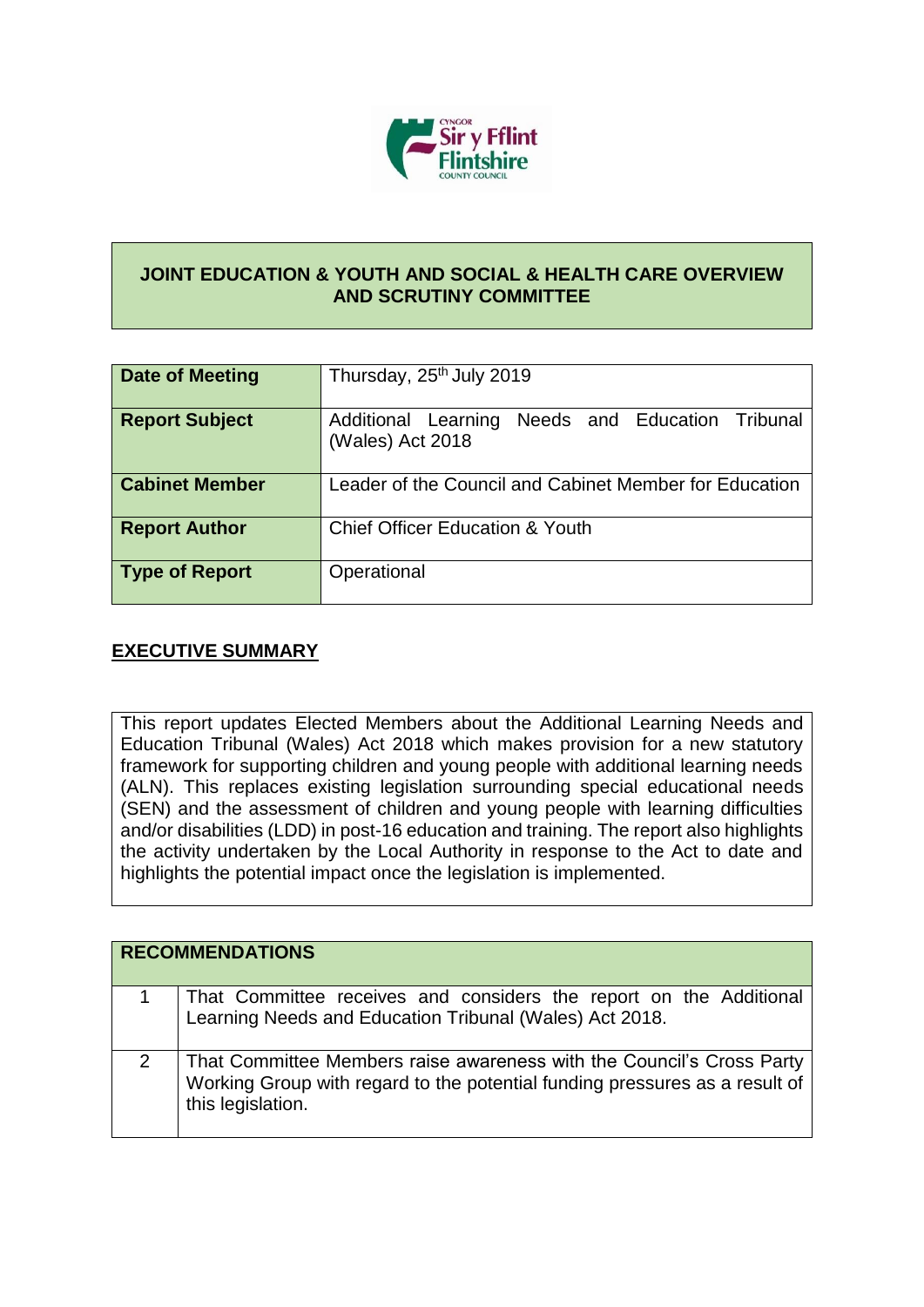## **REPORT DETAILS**

| 1.00 | <b>EXPLAINING THE ADDITIONAL LEARNING NEEDS AND EDUCATION</b><br><b>TRIBUNAL (WALES) ACT 2018</b>                                                                                                                                                                                                                                                                                                                                                                                                                                                                                                                                                                                                                                                                                                                                                                                                              |
|------|----------------------------------------------------------------------------------------------------------------------------------------------------------------------------------------------------------------------------------------------------------------------------------------------------------------------------------------------------------------------------------------------------------------------------------------------------------------------------------------------------------------------------------------------------------------------------------------------------------------------------------------------------------------------------------------------------------------------------------------------------------------------------------------------------------------------------------------------------------------------------------------------------------------|
| 1.01 | The Welsh Government (WG) gave a commitment to review the legislation<br>and guidance covering children and young people with special educational<br>needs (SEN) following a period of consultation with all stakeholders in 2007.<br>This was followed by a period of research, targeted trials/pilots and further<br>consultation which fed into a white paper in 2014 and resulted in the<br>publication of the draft Additional Learning Needs and Education Tribunal<br>Bill (2015). Following a pause in process, the Additional Learning Needs<br>and Education Tribunal (Wales) Bill was passed by the National Assembly<br>for Wales on 12 December 2017 and became an Act on 24 January 2018<br>after receiving Royal Assent. The anticipated implementation date of the<br>reforms as a result of the Act is September 2020.                                                                        |
| 1.02 | The Act extends the legal protection currently offered to pupils with a<br>Statement of SEN to all individuals between the ages of 0 and 25 identified<br>as having additional learning needs (ALN), significantly broadening the<br>statutory responsibilities of the authority. To accompany the Act, WG<br>produced a draft Code which provided further information and detail<br>regarding the duties to be placed on schools, local authorities and other<br>stakeholders. A period of consultation on the Code was initiated in<br>December 2018, closing on 22 March 2019. Flintshire officers undertook a<br>range of consultation events with key stakeholders to feed into the overall<br>response from the authority which was submitted within the allocated<br>timescale. WG has now collated the information received and published a<br>document in response, outlining the main points raised. |
| 1.03 | WG has indicated in their published document that the responses to the<br>consultation have raised a number of issues that now require detailed<br>consideration to determine what changes to make to the Code and the<br>associated regulations. Once this consideration is complete, it is intended<br>that WG will lay a revised draft of the ALN Code before the National<br>Assembly for its approval later in 2019. At the same time, it is intended that<br>various regulations (some in draft form) to be made under the Act will be<br>laid, including those consulted on as part of the consultation process. The<br>laying of the ALN Code and regulations will be accompanied by the<br>publication of the relevant explanatory memoranda and<br>impact<br>assessments.                                                                                                                            |
| 1.04 | Subject to the National Assembly's approval of the Code, it is expected that<br>it will be issued before the end of 2019 with the new ALN system being<br>implemented over a period of three years, alongside the existing system,<br>beginning in September 2020. The Flintshire ALN Transformation Plan<br>developed for the authority maps out the activity required to ensure the<br>authority and schools are ready and prepared for implementation in<br>September 2020. Flintshire officers are also actively engaging in the work<br>taking place across North Wales to support a consistent regional approach<br>to the Act.                                                                                                                                                                                                                                                                          |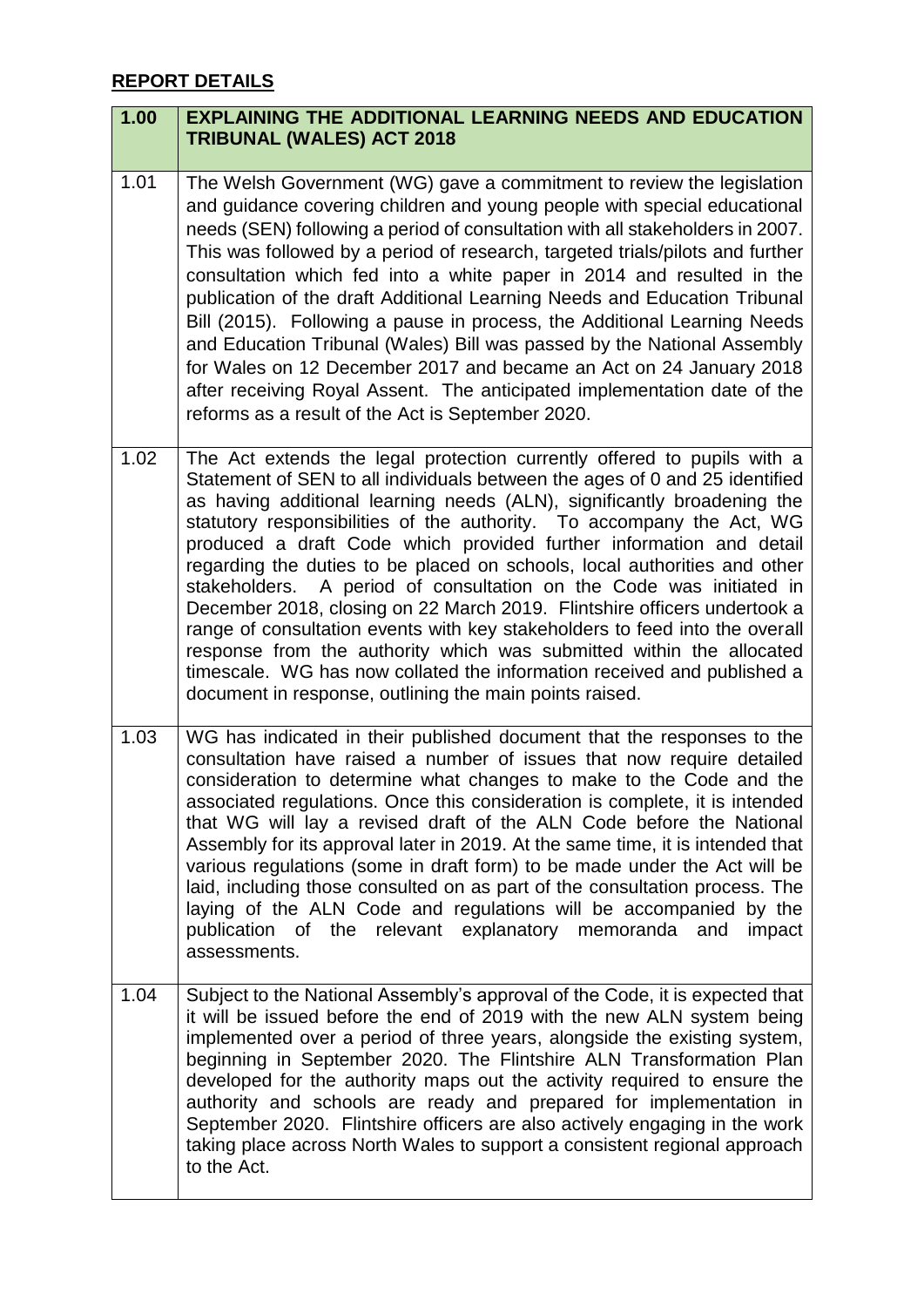| 1.05 | The completion of the WG Readiness Audit identified the need to recruit<br>additional capacity to enable Flintshire to respond appropriately to the<br>requirements of the Code. An officer was appointed in September 2018 and<br>has been responsible for the development of the local Transformation Plan.                                                                                                                                                                                                                                                                                                                                                                                                                                                                                                                                                                                                            |
|------|--------------------------------------------------------------------------------------------------------------------------------------------------------------------------------------------------------------------------------------------------------------------------------------------------------------------------------------------------------------------------------------------------------------------------------------------------------------------------------------------------------------------------------------------------------------------------------------------------------------------------------------------------------------------------------------------------------------------------------------------------------------------------------------------------------------------------------------------------------------------------------------------------------------------------|
| 1.06 | As well as responding to the consultation on the Code, a range of activities<br>have been undertaken in preparation for the Act. These include regular<br>information update sessions and the establishment of school cluster groups<br>to facilitate their collaborative working. These groups have focused on<br>completing and school readiness audits and cluster transformation plans,<br>along with working on a definition of universal school provision, a key<br>element of the new system. Regional and local Training Plans have also<br>been developed identifying the requirements for school-based staff, officers<br>and partners. Training on Person-Centred Planning (PCP) has been<br>extended to ensure all schools have appropriately trained staff. Additional<br>staff are being trained as PCP trainers to extend the capacity to offer training<br>to wider partners, e.g. early years settings. |
| 1.07 | Local authority officers have also been working on mapping the new<br>systems required based on the information available in the draft Code. They<br>have contributed to a feasibility study which is exploring the development of<br>a regional IT support system to facilitate the new procedures. Discussion is<br>now underway with WG to explore the possibility of this becoming a national<br>system.                                                                                                                                                                                                                                                                                                                                                                                                                                                                                                             |
| 1.08 | Additional working groups with partners such as staff from local further<br>education institutes and health colleagues have been established to<br>oversee and steer the collaboration required to ensure appropriate systems<br>are in place across sectors to implement the requirements of the Act.                                                                                                                                                                                                                                                                                                                                                                                                                                                                                                                                                                                                                   |

| 2.00 | <b>RESOURCE IMPLICATIONS</b>                                                                                                                                                                                                                                                                                                                                                                                                                                                                                                                           |
|------|--------------------------------------------------------------------------------------------------------------------------------------------------------------------------------------------------------------------------------------------------------------------------------------------------------------------------------------------------------------------------------------------------------------------------------------------------------------------------------------------------------------------------------------------------------|
| 2.01 | The Act has a number of resource implications for both the LA and schools.<br>As highlighted in previous reports, there are a number of additional roles<br>and responsibilities that the authority must respond to including the need to<br>identify an Additional Learning Needs Lead Officer (ALNLO) for Early Years.<br>An internal officer has been identified to take on the role but there is a need<br>to provide backfill to enable the post holder to complete the duties<br>associated with the new role alongside their existing duties.   |
| 2.02 | Every school must name an additional learning needs coordinator (ALNCo)<br>to lead on the school's processes which from September 2020 will be<br>challengable in law. This potentially will present schools with capacity<br>issues to deliver against the new procedures identified within the Act.                                                                                                                                                                                                                                                  |
| 2.03 | The Act extends the range of provision to cover children and young people<br>from 0 to 25. There are potential resource issues at pre-school level and<br>post 16 as these are both areas where the current system does not require<br>the local authority to fund additional learning provision to the level required<br>by the new Act. This extension in age range also has implications with<br>regard to current officer capacity to implement the new system alongside<br>the existing one during the 3 year transformation period. The need for |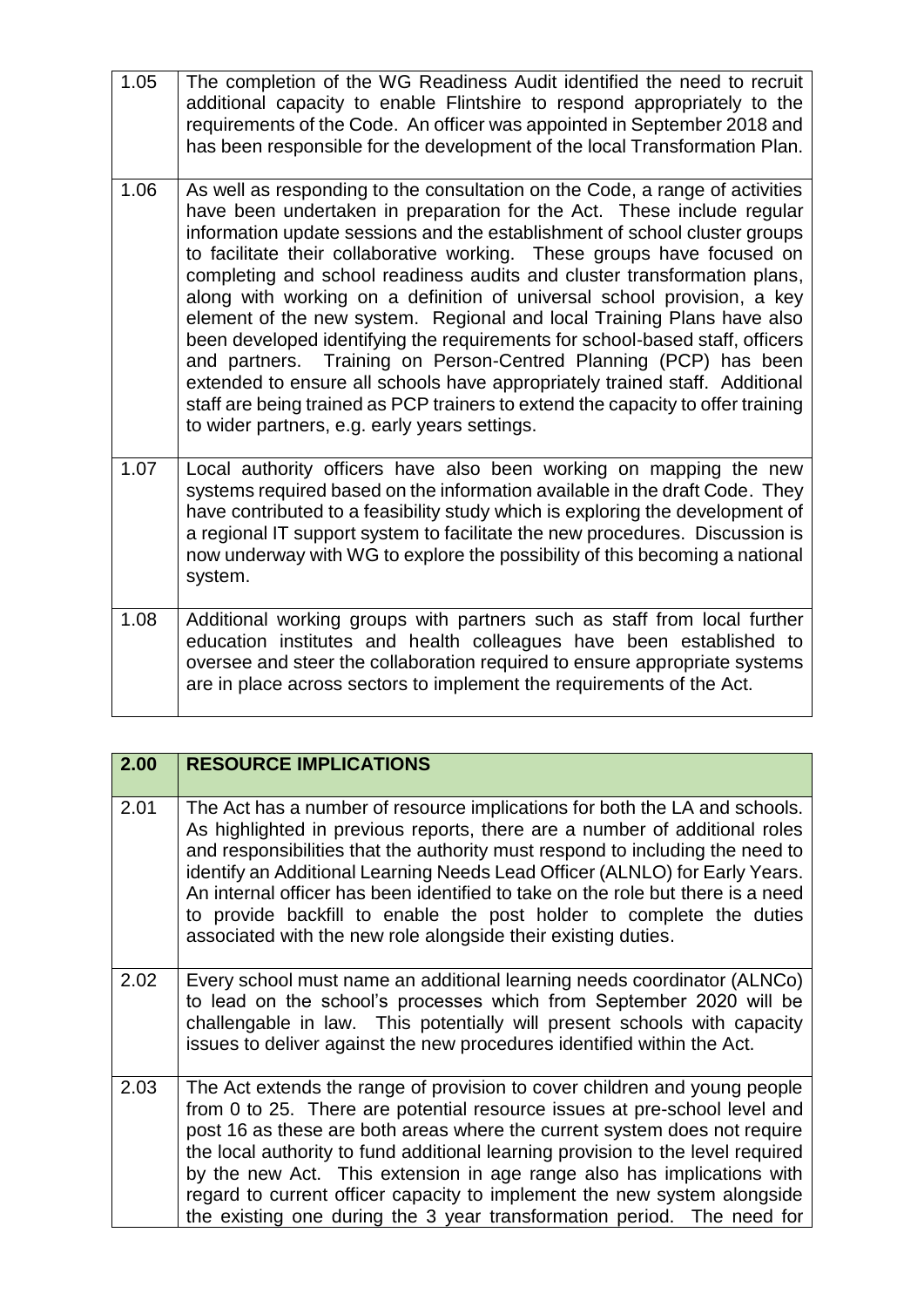|      | additional specialist staff such as education psychologists, sensory support<br>teachers and outreach workers has also been identified to cover the<br>extended age range. Officers are exploring ways of quantifying the number<br>of additional staff required based on the available data.                                                                                                                                                                                                                                                                                                                                                                                        |
|------|--------------------------------------------------------------------------------------------------------------------------------------------------------------------------------------------------------------------------------------------------------------------------------------------------------------------------------------------------------------------------------------------------------------------------------------------------------------------------------------------------------------------------------------------------------------------------------------------------------------------------------------------------------------------------------------|
| 2.04 | The draft Code has placed the responsibility for generating the Individual<br>Development Plans (IDPs) which will replace Statements of SEN for<br>children who are looked after to the home authority; in the current system,<br>Statements are written by the authority in which the pupil resides. A<br>significant number of the looked after population are identified with a high<br>level of SEN and there will therefore be a need to increase the capacity<br>within the education team to write these additional plans.                                                                                                                                                    |
| 2.04 | From 2021, local authorities will take on responsibility for commissioning<br>specialist Post 16 provision, a responsibility which currently sits with WG.<br>The mechanism for delegating the budget across 22 authorities is currently<br>being discussed. As commissioning officers, the authority will adopt<br>responsibility for funding specialist educational provision for young people<br>up to the age of 25. There is a potential financial risk given that the number<br>of placements required is not fixed and likely to vary from year to year; it is<br>not yet clear how the budget allocation model will enable local authorities to<br>respond to these changes. |
| 2.05 | Further scrutiny of the draft Code has identified additional areas of<br>responsibility not previously anticipated and for which the authority has no<br>allocated funding. These include:<br>Identification of ALN for young people in custody;<br>$\bullet$<br>Additional support/resources for children and young people with ALN<br>who are being electively home educated (EHE).<br>Officers are in discussion with WG, particularly around the requirement for<br>EHE as the authority does not currently receive any funding for this<br>particular group of children.                                                                                                        |
| 2.06 | Given the broadening of the legislative protection, the revised process<br>includes dispute resolution as a formal part of the process.<br>This has<br>potential resource implications as does the potential increase in appeals to<br>the Educational Tribunal which becomes an option for all children and young<br>people with ALN under the new Act. It may be that the level and complexity<br>of the legal challenges levied at the authority will result in the need for<br>additional specialist legal advice.                                                                                                                                                               |
| 2.07 | The Act also requires services to consider whether a child or young person<br>needs provision through the medium of Welsh. If they do, 'all reasonable<br>steps' must be taken to secure the provision in Welsh. WG have indicated<br>that further duties will come into play that mean the requirement to provide<br>provision for ALN through the medium of Welsh will become a mandatory<br>requirement over time which also has associated resource implications in<br>terms of staff skills and available provision.                                                                                                                                                            |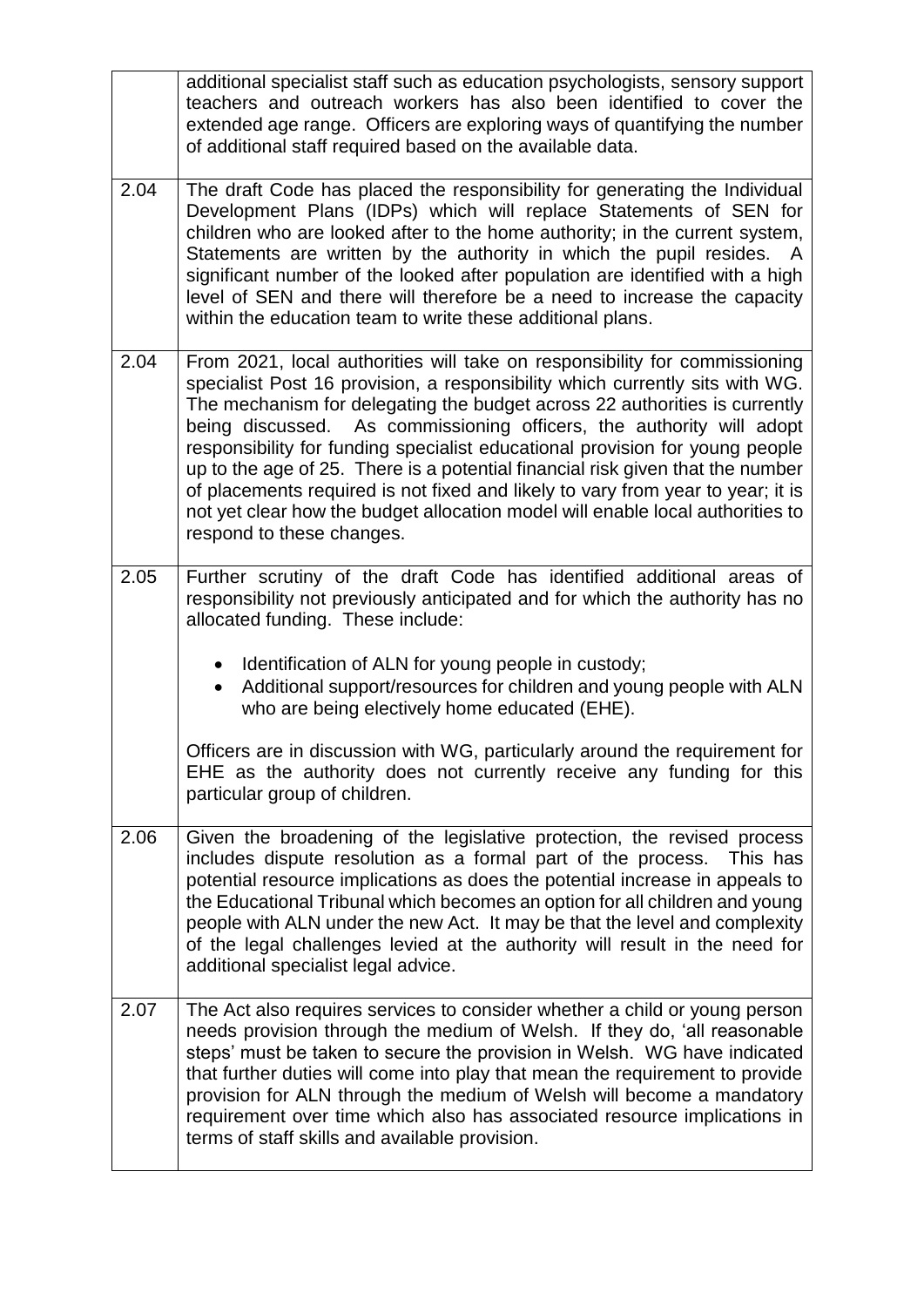| 3.00 | <b>CONSULTATIONS REQUIRED / CARRIED OUT</b>                                                                                                                                                                                                                                      |
|------|----------------------------------------------------------------------------------------------------------------------------------------------------------------------------------------------------------------------------------------------------------------------------------|
| 3.01 | The authority undertook a range of consultation activities to ensure that<br>Flintshire's response to WG was as informed as it could be and included a<br>range of stakeholders including Headteachers, ALNCos, officers from<br>Education and Social services and young people. |

| 4.00 | <b>RISK MANAGEMENT</b>                                                                                                                                                                                                                                                                                                                                                                                                                                                                                                                                                                                                                                                                                                                                                                                                                 |
|------|----------------------------------------------------------------------------------------------------------------------------------------------------------------------------------------------------------------------------------------------------------------------------------------------------------------------------------------------------------------------------------------------------------------------------------------------------------------------------------------------------------------------------------------------------------------------------------------------------------------------------------------------------------------------------------------------------------------------------------------------------------------------------------------------------------------------------------------|
| 4.01 | The potential impact of the Act and its reforms have been identified as a risk<br>both through the Council planning system (CAMMS) and the Medium Term<br>Financial Strategy. Budget Method Statements have been generated<br>however, it remains difficult to fully quantify the level of risk given that the<br>final Code and associated regulations will not be available until the end of<br>December 2019/beginning of January 2020. WG are committed to keeping<br>to the published timescales however, the work that needs to be undertaken<br>in response to the consultation process may impact on the timelines and<br>delay the final publication of the Code. Work is being undertaken to base<br>the financial estimates on the data available and the detail in the draft Code<br>in the absence of the final document. |

| 5.00 | <b>APPENDICES</b> |
|------|-------------------|
| 5.01 | None.             |

| 6.00 | LIST OF ACCESSIBLE BACKGROUND DOCUMENTS                                                                                                                   |
|------|-----------------------------------------------------------------------------------------------------------------------------------------------------------|
| 6.01 | Additional information on the Act is available at -<br>https://gov.wales/additional-learning-needs                                                        |
|      | <b>Contact Officer: Jeanette Rock, Senior Manager - Inclusion &amp; Progression</b><br>Telephone: 01352 704017<br>E-mail: jeanette.rock@flintshire.gov.uk |

| 7.00 | <b>GLOSSARY OF TERMS</b>                                                                                                                                                                                                                             |
|------|------------------------------------------------------------------------------------------------------------------------------------------------------------------------------------------------------------------------------------------------------|
| 7.01 | Additional Learning Needs (ALN): The Act replaces the current terms<br>'special educational needs' (SEN) and 'learning difficulties and/or<br>disabilities' (LDD) with the one term ALN where ALN is defined as:                                     |
|      | (1) A person has additional learning needs if he or she has a learning<br>difficulty or disability (whether the learning difficulty or disability arises from<br>a medical condition or otherwise) which calls for additional learning<br>provision. |